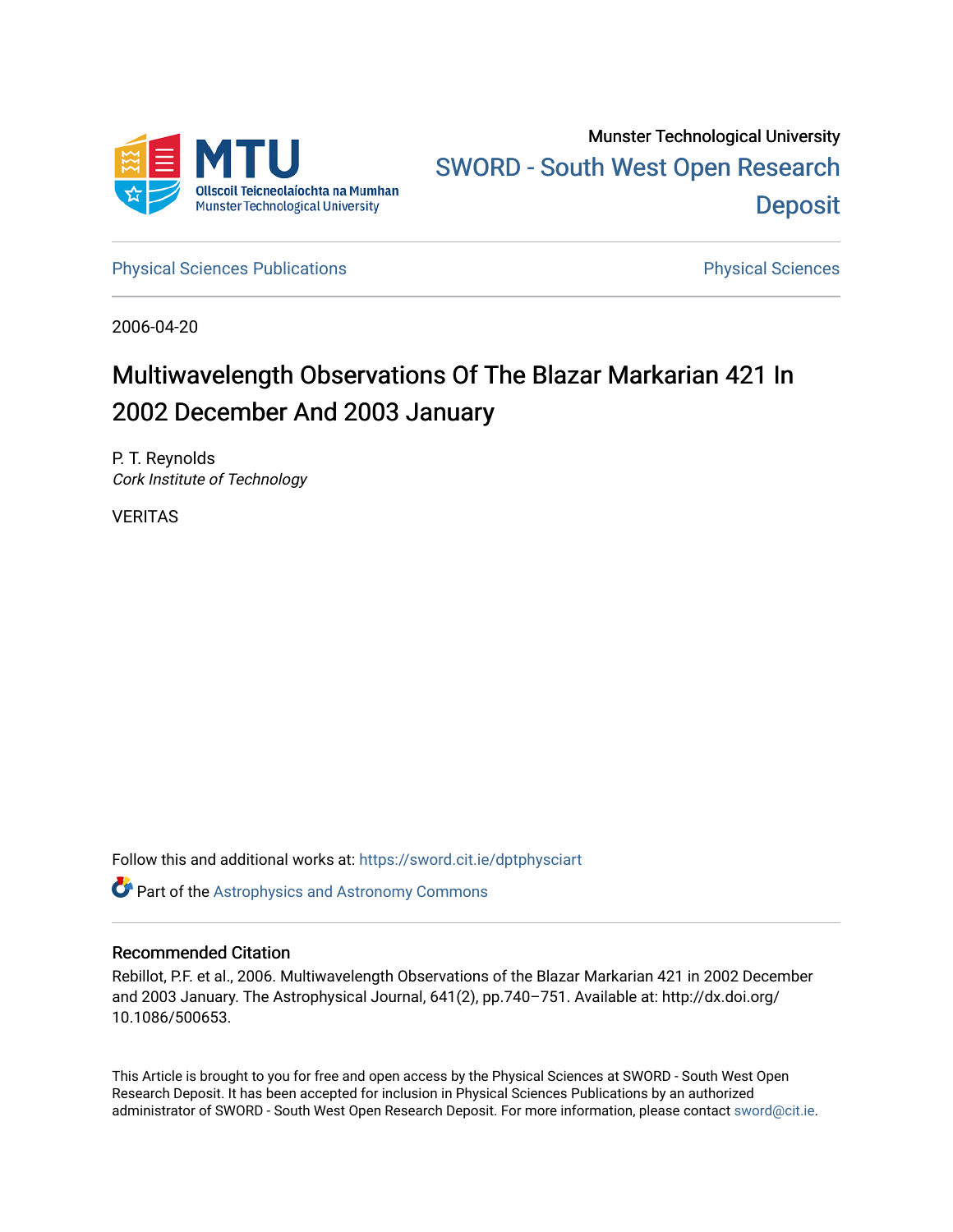# MULTIWAVELENGTH OBSERVATIONS OF THE BLAZAR MARKARIAN 421 IN 2002 DECEMBER AND 2003 JANUARY

P. F. REBILLOT,<sup>1</sup> H. M. BADRAN,<sup>2</sup> G. BLAYLOCK,<sup>3</sup> S. M. Bradbury,<sup>4</sup> J. H. Buckley,<sup>1</sup> D. A. Carter-Lewis,<sup>5</sup> O. Celik,<sup>6</sup> Y. C. Chow,  $6$  P. Cogan,<sup>7</sup> W. Cui,  $8$  M. Daniel,  $7$  C. Duke,  $9$  A. Falcone,  $8$  S. J. Fegan,  $6$  J. P. Finley,  $8$  L. F. Fortson,  $10,11$ G. H. GILLANDERS,<sup>7</sup> J. GRUBE,<sup>4</sup> K. GUTIERREZ,<sup>1</sup> G. GYUK,<sup>10,11</sup> D. HANNA,<sup>12</sup> J. HOLDER,<sup>4</sup> D. HORAN,<sup>13</sup> S. B. HUGHES,<sup>1</sup> G. E. Kenny,<sup>7</sup> M. Kertzman,<sup>14</sup> D. Kieda,<sup>15</sup> J. Kildea,<sup>12</sup> K. Kosack,<sup>1</sup> H. Krawczynski,<sup>1</sup> F. Krennrich,<sup>5</sup> M. J. Lang,  $^7$  S. Le Bohec,  $^{15}$  E. Linton,  $^{16}$  G. Maier,  $^4$  P. Moriarty,  $^{17}$  J. Perkins,  $^1$  M. Pohl,  $^5$  J. Ouinn,  $^7$ K. RAGAN, <sup>12</sup> P. T. REYNOLDS, <sup>18</sup> H. J. ROSE, <sup>4</sup> M. SCHROEDTER, <sup>5,13</sup> G. H. SEMBROSKI, <sup>8</sup> G. STEELE, <sup>11</sup> S. P. Swordy,<sup>16</sup> L. Valcarcel,<sup>12</sup> V. V. Vassiliev,<sup>6</sup> S. P. Wakely,<sup>16</sup> T. C. Weekes,<sup>13</sup> and J. Zweerink<sup>6</sup>

( The VERITAS Collaboration)

**AND** 

M. ALLER,  $^{19}$  H. Aller,  $^{19}$  P. Boltwood,  $^{20}$  I. Jung,  $^{1}$  D. Kranich,  $^{21}$  K. Nilsson,  $^{22}$ M. PASANEN,  $^{22}$  A. Sadun,  $^{23}$  and A. Sillanpaa,  $^{22}$ Received 2005 August 22; accepted 2005 December 22

# ABSTRACT

We report on a multiwavelength campaign on the TeV  $\gamma$ -ray blazar Mrk 421 performed during 2002 December and 2003 January. These target of opportunity observations were initiated by the detection of X-ray and TeV  $\gamma$ -ray flares with the All Sky Monitor (ASM) on board the *Rossi X-Ray Timing Explorer* (*RXTE*) and the 10 m Whipple  $\gamma$ -ray telescope. The campaign included observational coverage in the radio (University of Michigan Radio Astronomy Observatory), optical (Boltwood, La Palma KVA 0.6 m; WIYN 0.9 m), X-ray (RXTE pointed telescopes), and TeV  $\gamma$ -ray (Whipple and HEGRA) bands. At TeV energies, the observations revealed several flares at intermediate flux levels, peaking between 1 and 1.5 times the flux from the Crab Nebula. While the time-averaged spectrum can be fitted with a single power law of photon index  $\Gamma = 2.8$  from  $dN/dE \propto E^{-\Gamma}$ , we find some evidence for spectral variability. Confirming earlier results, the campaign reveals a rather loose correlation between the X-ray and TeV  $\gamma$ -ray fluxes. In one case, a very strong X-ray flare is not accompanied by a comparable TeV  $\gamma$ -ray flare. Although the source flux was variable in the optical and radio bands, the sparse sampling of the optical and radio light curves does not allow us to study the correlation properties in detail. We present a simple analysis of the data with a synchrotron self-Compton model, emphasizing that models with very high Doppler factors and low magnetic fields can describe the data.

Subject headings: BL Lacertae objects: individual (Mrk  $421$ ) — galaxies: jets — gamma rays: observations radiation mechanisms: nonthermal — X-rays: individual (Mrk 421)

## 1. INTRODUCTION

The space-borne EGRET detector on board the Compton Gamma-Ray Observatory discovered strong MeV and GeV  $\gamma$ -ray emission from 66 blazars, mainly from flat-spectrum radio quasars and unidentified flat-spectrum radio sources (Hartman et al. 1992, 1999). Ground-based Cerenkov telescopes discovered TeV  $\gamma$ -ray emission from seven blazars, five of which were not detected by EGRET (Horan & Weekes 2004; Aharonian et al. 2005). Although  $\gamma$ -ray emission from blazars has been studied for more

<sup>1</sup> Department of Physics, Washington University, St. Louis, MO 63130; rebillot@physics.wustl.edu, krawcz@wuphys.wustl.edu.

<sup>2</sup> Physics Department, Tanta University, Tanta, Egypt.<br><sup>3</sup> Department of Physics, University of Massachussetts, Amherst, MA<br>01003-4525.

School of Physics and Astronomy, University of Leeds, Leeds LS2 9JT,

Yorkshire, England, UK.<br>
<sup>5</sup> Department of Physics and Astronomy, Iowa State University, Ames, IA<br>
50011-3160.

 $6$  Department of Physics, University of California, Los Angeles, CA 90095-

1562.<br>
<sup>7</sup> Department of Physics, National University of Ireland, Galway, Ireland.<br>
<sup>8</sup> Department of Physics, Purdue University, West Lafayette, IN 47907.<br>
<sup>9</sup> Department of Physics, Grinnell College, Grinnell, IA 50112-1

Astronomy Department, Adler Planetarium and Astronomy Museum, Chicago, IL 60605.

than a decade now, it is still unclear where and how the emission originates. According to the most common paradigm, the emission originates close to a mass-accreting supermassive black hole, in a relativistically moving collimated plasma outflow ( jet) that is aligned with the line of sight to within a few degrees. The relativistic Doppler effect can explain the intensity of the blazar emission and its rapid variability at X-ray and  $\gamma$ -ray energies on hour timescales: for emission originating from synchrotron or synchrotron self-Compton (SSC) models, the apparent luminosity increases approximately as the fourth power of the relativistic Doppler

<sup>12</sup> Physics Department, McGill University, Montreal, QC H3A 2T8, Canada.  $13$  Fred Lawrence Whipple Observatory, Harvard-Smithsonian Center for

Astrophysics, P.O. Box 97, Amado, AZ 85645-0097.<br><sup>14</sup> Department of Physics and Astronomy, DePauw University, Greencastle,

IN 46135-0037. <sup>15</sup> High Energy Astrophysics Institute, University of Utah, Salt Lake City,

UT 84112.<br><sup>16</sup> Enrico Fermi Institute, University of Chicago, Chicago, IL 60637.<br><sup>17</sup> School of Science, Galway-Mayo Institute of Technology, Galway, Ireland.<br><sup>18</sup> Department of Applied Physics and Instrumentation, Cork In

<sup>19</sup> University of Michigan, Ann Arbor, MI 48109.<br>
<sup>20</sup> Boltwood Observatory, Ontario, Canada.<br>
<sup>21</sup> University of California, Davis, CA 95616.<br>
<sup>22</sup> Tuorla Observatory, FL-21500 Piikio, Finland.<br>
<sup>23</sup> Department of Physi Sciences Center, Denver, CO 80208.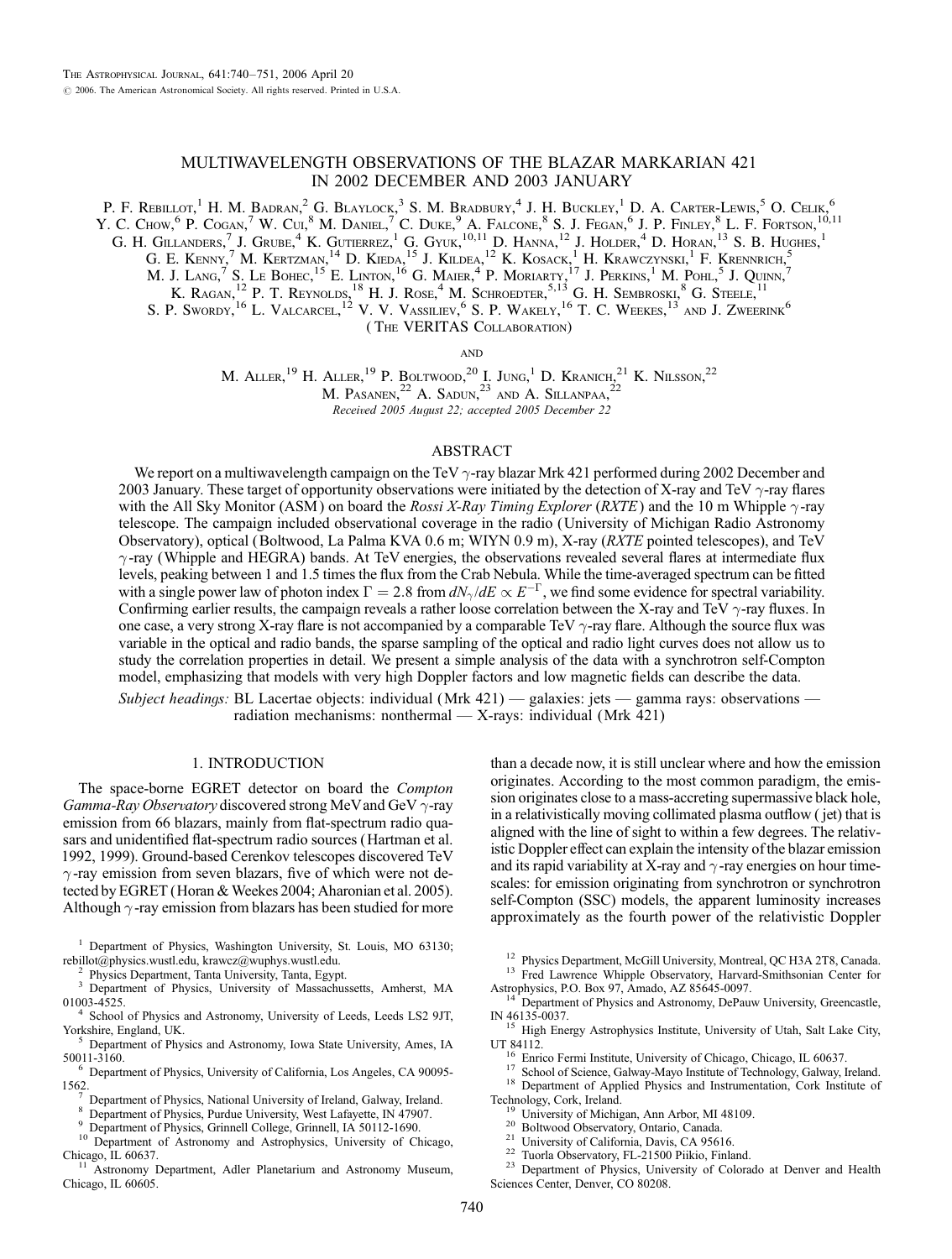factor<sup>24</sup>  $\delta_j$ , and the observed flux variability timescale is inversely proportional to  $\delta_j$ .

Blazars are powerful sources across the electromagnetic spectrum. Typical spectral energy distributions (SEDs) for the highenergy peaked TeV blazars show two broad peaks, one at infrared to X-ray energies and the other at X-ray to  $\gamma$ -ray energies. The low-energy peak is commonly believed to originate as synchrotron emission from a population of relativistic electrons gyrating in the magnetic field of the jet plasma. The origin of the highenergy peak is unproven. The commonly adopted and best-studied models assume that the  $\gamma$ -rays are produced in inverse Compton processes by the same electrons that emit the synchrotron radiation at longer wavelengths (for a recent review of observations and models, see Krawczynski 2004). In so-called hadronic models,  $\gamma$ -rays are emitted as synchrotron radiation of extremely energetic protons (Aharonian 2000; Mücke et al. 2003), as inverse Compton and synchrotron emission from a proton-induced cascade (PIC; Mannheim 1998), or from  $\pi^0 \to \gamma \gamma$  decays following the interaction of high-energy protons with some target material (Pohl & Schlickeiser 2000). Recent reviews on observations of blazars with TeV emission and models developed to describe the data can be found in various review articles and books (Krawczynski 2004, 2005; Tavecchio 2006; Weekes 2003; Aharonian 2004). Reviews focussing on observations and models of sources with MeV/GeV emission can be found in Sikora & Madejski (2001) and Coppi (1999). Broader overviews of the field of TeV  $\gamma$ -ray astronomy are given in Buckley et al. (2002), Ong (2003), Weekes (2003), and Aharonian (2004).

Multiwavelength observations are key for understanding the blazar phenomenon. The acquisition of good multiwavelength data sets has encountered substantial difficulties as the sensitivities of current TeV observatories require flares for sampling the TeV light curves on a timescale of hours. Some sources were observed with excellent multiwavelength coverage but during relatively unspectacular quiescent phases; in other cases, the sources were flaring, but the fluxes were only poorly sampled in frequency space and in time. The most remarkable result from the multiwavelength campaigns is that there is good evidence for a correlation between the X-ray fluxes and the TeV  $\gamma$ -ray fluxes for the two sources Mrk 421 (Buckley et al. 1996; Takahashi et al. 1996, 2000; Blazejowski et al. 2005) and Mrk 501 (Djannati-Atai et al. 1999; Sambruna et al. 2000; Krawczynski et al. 2002).

In this paper we present results from a multiwavelength campaign on the TeV blazar Mrk 421. The source is a nearby  $(z = 0.031)$  high-energy-peaked BL Lac object and was the first extragalactic source detected in the TeV  $\gamma$ -ray band (Punch et al. 1992).

In 2002 November,  $\gamma$ -ray observations with the Whipple 10 m telescope revealed several Mrk 421 flares with fluxes exceeding 3 times the steady flux from the Crab Nebula. The All-SkyMonitor (ASM) instrument aboard RXTE also showed extremely strong 2–12 keV fluxes reaching 100 millicrab. Collectively, these triggered a coordinated campaign. We invoked radio, optical, and X-Ray (RXTE) observations to commence as soon as the waning moon would allow the Cerenkov telescope to take data once more. Although the X-ray and TeV  $\gamma$ -ray fluxes had decreased substantially when the campaign started on December 4, we acquired a data set with a high signal-to-noise ratio  $(S/N)$  X-ray light curve and X-ray energy spectra, and good S/N TeV light curves and TeV  $\gamma$ -ray energy spectra. The combined data allowed us to study the X-ray/TeV  $\gamma$ -ray flux correlation over several weeks. Following our previous study (Blazejowski et al. 2005), this is the second campaign that measures the X-ray/TeV  $\gamma$ -ray flux correlation over several weeks. For the first time, we use here simulated light curves to address the statistical significance of the X-ray/ TeV  $\gamma$ -ray flux correlation and to constrain the time lag between the two light curves. Simulations that are necessary as subsequent data points in the light curve are not independent of each other (see, e.g., the discussion by Edelson et al. 1988). The rest of the paper is organized as follows. After describing the data sets in  $\S 2$ , we explain the method that we used to reconstruct TeV  $\gamma$ -ray energy spectra from the Whipple data and give the results obtained with the method in  $\S$  3. Subsequently, we present the results of the campaign in  $\S 4$  and conclude with a summary and a discussion in  $\S$  5. If not mentioned otherwise, errors are quoted on the level of 1 standard deviation, and upper limits are given at 90% confidence level.

## 2. OBSERVATIONS AND STANDARD DATA REDUCTION

## 2.1. Radio Observations

We used the University of Michigan equatorially mounted 26 m paraboloid in its automatic observation mode to observe Mrk 421 at 4.8, 8.0, and 14.5 GHz between 2002 December 3 and 2003 January 10. Both linear polarization and total flux density measurements were made, but only the total flux density measurements are reported here. Each observation consisted of a series of 5 minute ON-OFF type measurements over a 40 minute time period interleaved with observations of other program sources. Observations were restricted to within 3 hr of the local meridian to minimize instrumental errors. The telescope pointing corrections are interpolated from position scans through sources stronger than 2 Jy. The flux density measurements have been corrected to the Baars flux density calibration scale (Baars et al. 1977) using observations of a grid of calibrator sources, distributed around the sky, which were observed at approximately 2 hr intervals. The 1  $\sigma$  error bars include both the estimated measurement and calibration uncertainties. The observation and calibration procedures have been described in more detail elsewhere (Aller et al. 1985).

#### 2.2. Optical Observations

In the following, we discuss three optical data sets. The first was taken at the Boltwood Observatory (Stittsville, Ontario, Canada) with a 0.4 m telescope, a SiTe 502A CCD chip, and a Johnson-Cousins R filter. The data were collected for  $\sim$  10 days between 2002 December 3 and 2003 January 12. Relative aperture photometry was performed with an aperture of  $10<sup>′</sup>$  and using "star 1" from Villata et al. (1998) as the comparison star. The background was estimated using a concentric annulus with a diameter between  $37<sup>′</sup>$  and  $44<sup>′</sup>$ . We did not subtract the light from the host galaxy. Usually, five 2 minute exposures were integrated before deriving the photometric value. The typical statistical error on the relative photometry is 0.02 mag. The analysis is compromised by two very bright stars near Mrk 421 that cause a varying level of light to spill into the source and background regions. Based on previous optical results on the same source and stars in the field of view, we estimate that photometric measurements have a systematic error of 0.08 mag per data point.

The second set of optical observations was made using a 35 cm Celestron telescope installed on the tube of the 60 cm KVA telescope (La Palma, Spain). The observations were made with the ST-8 CCD using a standard Kron/Cousins R-filter. The analysis used the reduction programs developed by Kari Nilsson (Tuorla

<sup>&</sup>lt;sup>24</sup> The relativistic Doppler factor is given by  $\delta_j = [\Gamma(1 - \beta \cos \theta)]^{-1}$  with  $\Gamma$ , the bulk Lorentz factor of the jet plasma,  $\theta$ , the angle between jet axis and the line of sight, and  $\beta$ , the plasma velocity, in units of the speed of light.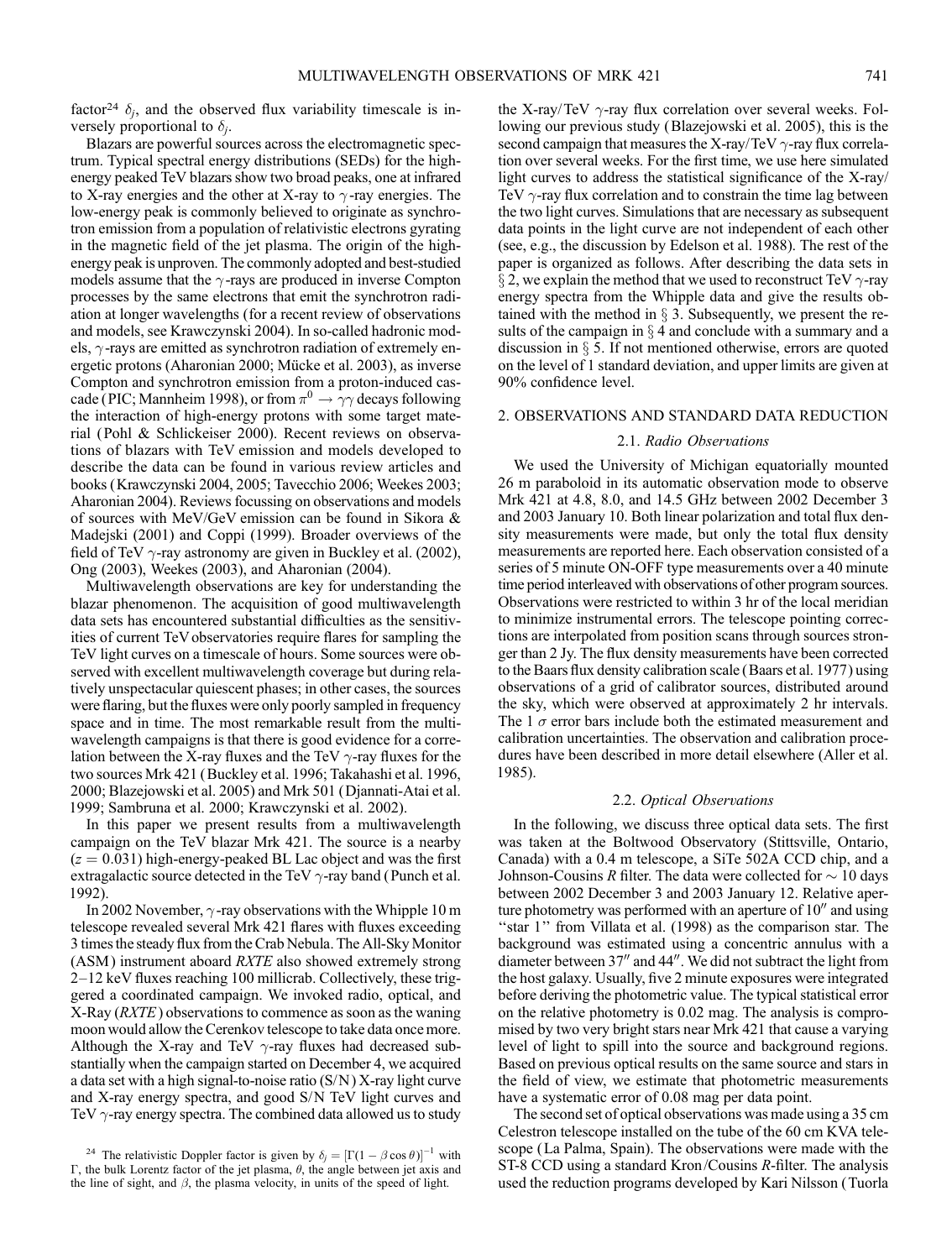Observatory) with the reference stars one and two from Villata et al. (1998).

The final set of optical data were collected using the Wisconsin Indiana Yale NOAO (WIYN ) 0.9 m telescope at Kitt Peak National Observatory (KPNO) with the S2KB CCD imager using a Harris V-filter. The data were collected from 2002 December 6 to 2003 January 15 (with, however, a large gap 2002 December 9 to 2003 January 3). Relative aperture photometry was performed using standard IRAF routines with an aperture of  $6^{\prime\prime}$ , sky annulus ranging from  $27''$  to  $30''$  in diameter, and star 1 of Villata et al. (1998) as the comparison star. Again, we did not subtract light from the host galaxy. Typical statistical errors from the photometric fits were smaller than 0.005 mag. Using the spread in magnitude difference between two reference stars, we estimate the uncertainty for each data point to be 0.02 mag for the purpose of determining variability. With regard to the absolute flux, due to the presence of host-galaxy light, we expect the values reported to contain an undetermined systematic offset of as much as 0.1 mag. Optical magnitudes for all three data sets are converted to absolute fluxes according to Allen (1973).

## 2.3. X-Ray Observations

We reduced the data from the RXTE Proportional Counter Array with the standard RXTE data analysis software. Standard-2 mode PCA data taken with the top layer of the operational proportional counter units (PCUs) were analyzed. The number of PCUs operational during a pointing varied between 2 and 4. We restricted the spectral analysis to the energy range from 4 to 15 keV. We excluded data below 4 keV, as the analysis of earlier RXTE data showed corrupted behavior (exceptionally high or low count rates of individual bins not compatible with the energy resolution of the instrument). We find that the data of most pointings are dominated by background above 15 keV. After applying the standard screening criteria (including visual inspection of the electron rate) and removing abnormal data spikes, the net exposure in each Good Time Interval ranged from 168 s to 9.01 ks. Light curves were then extracted with FTOOLS version 5.3.2. Background models were generated with the tool pcabackest, based on the RXTE GOF calibration files for a ''bright'' source (more than 40 counts  $s^{-1}$  PCU<sup>-1</sup>). Response matrices for the PCA data were created with the script pcarsp version 10.1. The PCU ''PCU0'' was not excluded for analysis as the FTOOLS version gives the proper background model. We assume for all fits a galactic neutral hydrogen density of  $1.31 \times 10^{20}$  cm<sup>-2</sup> (Dickey & Lockman 1990).<sup>25</sup> For each pointing, a power-law model was fitted over the energy range from 4 to 15 keV.

We complement the data from the pointed RXTE telescopes with data from the RXTE ASM (Levine et al. 1996) taken between 2002 December 2 (UT) and 2003 January 14 (UT). We derived fluxes by averaging the ''summed band intensities'' acquired during 1 day.

#### 2.4. TeV  $\gamma$ -Ray Observations

TeVobservations were taken with the Whipple 10 m Cerenkov telescope (Mount Hopkins, AZ ) and with the CT1 telescope of the High Energy Gamma-Ray Astronomy (HEGRA) collaboration (La Palma, Spain). In the following paragraphs we describe the two data sets.

The Whipple observations were taken between 2002 December 4 (UT) and 2003 January 15 (UT). A total of 44 hr of data were acquired: 32 hr on the source, and 12 hr on an adjacent field for background estimation purposes. The data were analyzed using the standard ''Hillas'' second-moment-parameterization technique (Hillas 1985). Standard cuts (SuperCuts 2000) were used to select  $\gamma$ -ray events and to suppress background cosmic-ray events (de la Calle Perez et al. 2003). The fluxes were normalized to the flux from the Crab Nebula using a data set of 15 hr of on-source data and matching background observations taken in 2002 December and 2003 January (Punch et al. 1991). Using the zenith angle dependence of this Crab data set we account for the zenith angle dependence of the  $\gamma$ -ray excess rate by normalizing our measured Mrk 421 rate to the Crab rate at a corresponding zenith angle. Significances and corresponding error bars were calculated using the method of Li & Ma (1983).

From Monte Carlo simulations, we fold the Crab spectrum with the instrument response to obtain the peak energy (energy threshold) for the Whipple 10 m data to be consistent with the value 400 GeV derived elsewhere (Petry et al. 2002). More detailed descriptions of Whipple observing modes and analysis procedures can be found elsewhere (Weekes 1996; Punch & Fegan 1991; Reynolds et al. 1993). Details about the Whipple telescope including the GRANITE-III camera have been given in Finley et al. (2001).

A second TeV  $\gamma$ -ray data set was acquired with the HEGRA CT1 telescope (see Rauterberg [1995] for a description of the CT1 instrument) between 2002 November 3 and 2002 December 12. The telescope was equipped with a 127 pixel camera with a  $3^\circ$  diameter field of view, and with all-aluminum mirrors giving a total of 10  $\text{m}^2$  reflecting surface (Mirzoyan et al. 1994). The analysis used 17 hr of data with zenith angles between  $12^{\circ}$  and 58 . The HEGRA CT1 data were normalized to the Crab flux in a similar way as the Whipple data, taking into account the zenith angle dependence of the excess rate. We estimate a mean energy threshold for the CT1 data set of approximately 700 GeV.

The normalization to the steady Crab flux is a convenient way to combine data from different instruments to avoid systematic errors resulting from errors in the absolute flux calibration of each instrument, and to perform a first-order correction for variations in rate with zenith angle. The drawback of the method is that the different energy thresholds of the Whipple and HEGRA observations can introduce a normalization error if the source energy spectrum deviates from the Crab energy spectrum. Using previous measurements of the Mrk 421 TeV spectral index as a function of flux level, we estimate that the Whipple/HEGRA normalization error is always smaller than 30%.

## 3. DETERMINATION OF TeV  $\gamma$ -RAY ENERGY SPECTRA WITH THE FORWARD-FOLDING METHOD

The spectral analysis of the Whipple TeV  $\gamma$ -ray data used a different set of gamma-hadron separation cuts that minimize the systematic error associated with uncertainties in the  $\gamma$ -ray selection efficiency of the cuts while still giving a good sensitivity. The ''extended zenith angle scaled cuts'' (Kosack et al. 2004) select primary  $\gamma$ -rays with an efficiency that is largely independent of the zenith angle of the observation and the energy of the primary photon. The analysis is based on the Grinnell-ISU (GrISU ) package26 that uses the KASCADE airshower simulation code (Kertzman & Sembroski 1994), followed by the simulation of the Cerenkov light emitted by the air shower and the simulation of the detector response. To calibrate the overall gain of the Whipple 10 m telescope in the simulations, we compared simulated and observed muon events. Muons show up as bright arcs of Cerenkov light in the camera and are useful for calibration because the light per unit arc length is nearly constant, regardless

<sup>&</sup>lt;sup>25</sup> See http://asc.harvard.edu/toolkit/colden.jsp. <sup>26</sup> See http://www.physics.utah.edu/gammaray/GrISU.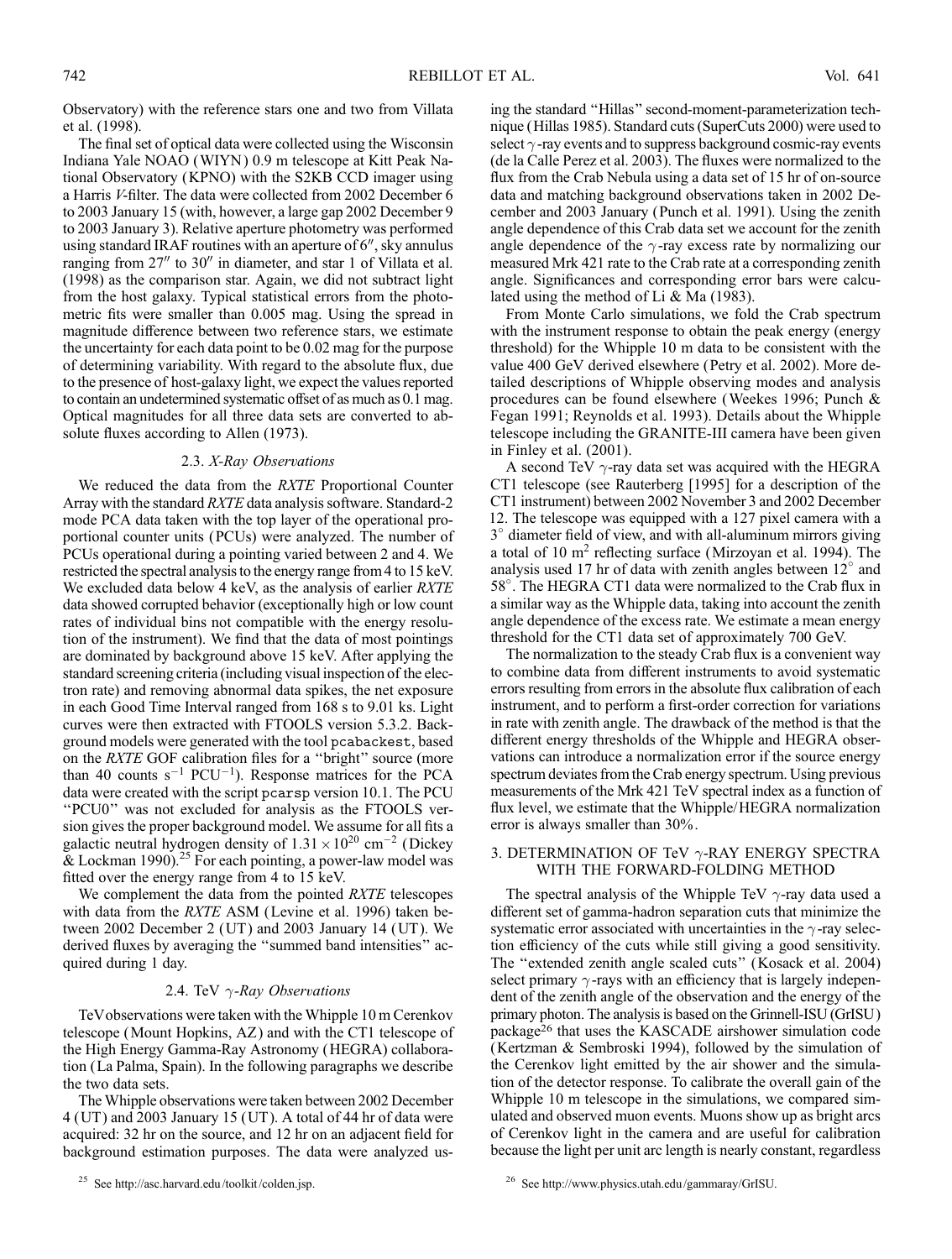TABLE 1 PARAMETERS USED FOR THE TeV  $\gamma$ -Ray Energy Estimator

| Parameter | Value    |
|-----------|----------|
|           | $-7.05$  |
|           | 1 30     |
|           | $-0.034$ |
|           | 0.057    |
|           | $-0.20$  |
|           | $-1.96$  |
|           | 2.44     |
|           | 0.75     |
|           |          |

of the impact parameter and angle of the muon trajectory. The overall gain of the telescope can be found by comparing the distribution of the signal per arc length in a simulated set of muon events and in an observed set. We took the simulated muon events from a sample of simulated proton and helium showers. Muons are identified with a dedicated muon identification algorithm that extracts  $\sim$  200 muon arcs per 28 minute data run. We adjusted the overall gain factor in the simulations until they reproduced the observed signal per arc length distribution. The overall gain factor agrees to within 15% with the value computed from measurements of the mirror reflectivity, photomultiplier tube quantum efficiency, and electronic gain.

We used the forward-folding technique to fit the energy spectra. Although earlier TeV  $\gamma$ -ray analyses used similar methods, this is the first time that we describe the method in detail. For each Cerenkov event that passed the gamma-hadron separation cuts, we computed an estimator  $E$  of its primary energy, based on the image parameters size  $S$  (sum of counts in an image) and distance  $d$ (distance of the image centroid from the center of the field of view):

$$
\ln E = g(x) + h(d),\tag{1}
$$

with  $x = \ln S$ ,  $g(x) = A + Bx + Cx^2$ , and  $h(d) = D_1 + \alpha d$  for  $d < d_0$  and  $h(d) = D_2 + \beta d$  for  $d > d_0$ . The constants A, B, C,  $D_1, D_2, \alpha, \beta$ , and  $d_0$  are given in Table 1. The first term in the energy estimator reflects the fact that total intensity of an image (size) is roughly proportional to the energy  $(E)$  of the inducing  $\gamma$ -ray. The second term corrects this relationship depending on the distance of the telescope from the shower axis  $(d$  is proportional to the latter). Using extended zenith angle cuts, the energy estimator gives an energy resolution of  $\sigma(\ln E) = 0.25$ .

We limited the spectral analysis to ON-source data with associated background data sets (the so-called ON-OFF data) taken at zenith angles less than 30°. After histogramming the energy estimator for both the ON-source and background regions, the background histogram was subtracted from the ON-source histogram. Subsequently, an energy spectrum was fitted to this ''excess histogram'' using the forward-folding approach (see, e.g., Fenimore et al. 1982), making use of a simulated set of  $\gamma$ -ray showers. The simulated set of showers consisted of 67,500 showers simulated over an area  $A_{MC} = \pi (400 \text{ m})^2$  in the energy range from 50 GeV to 25.6 TeV over nine energy intervals. The first energy interval went from 50 to 100 GeV, the second from 100 to 200 GeV, and so forth. In the *i*th energy interval, showers were simulated according to a power-law distribution:

$$
\frac{dN_{\rm MC}^{(i)}}{dE} = N_i (E/1 \text{ TeV})^{-\Gamma_{\rm MC}} \tag{2}
$$

with  $\Gamma_{MC} = 2.5$ . Simple integration of equation (2) gives the normalization constant  $N_i$  as function of the lower bound  $E_{\min,i}$ and upper bound  $E_{\text{max}, i}$  of the *i*th energy interval and the number  $n_i$  of showers simulated in that energy interval:

$$
N_{i} = \frac{-n_{i}(-\Gamma_{\text{MC}} + 1)}{E_{\text{min,i}}^{-\Gamma_{\text{MC}}+1} - E_{\text{max,i}}^{-\Gamma_{\text{MC}}+1}}.
$$
(3)

We fit the data with two models, a power-law model and a power-law model with an exponential high-energy cutoff:

$$
\frac{dN_{\gamma}}{dE} = N_0 (E/1 \text{ TeV})^{-\Gamma} \tag{4}
$$

and

$$
\frac{dN_{\gamma}}{dE} = N_0 (E/1 \text{ TeV})^{-\Gamma} \exp(-E/E_0), \tag{5}
$$

where  $N_0$  is the flux normalization at 1 TeV,  $\Gamma$  is the photon index, and  $E_0$  is the high-energy cutoff. For each trial parameter set  $\mathcal{P}$  (with  $\mathcal{P} = \{N_0, \Gamma\}$  or  $\mathcal{P} = \{N_0, \Gamma, E_0\}$ ), another histogram is filled with weighted  $\gamma$ -ray showers that pass the  $\gamma$ -ray selection cuts. The weights are computed according to

$$
W_i(E; P) = \frac{(dN_{\gamma}/dE)(E; P)}{(dN_{\text{MC}}^{(i)}/dE)(A_{\text{MC}}\Delta t)^{-1}},
$$
\n(6)

where  $\Delta t$  is the observation time, and  $A_{MC}$  is the area over which showers were simulated. The numerator in equation (6) gives the model flux for the parameter combination  $P$  at energy E. The denominator gives the simulated flux. While the weights depend on the true energy of the simulated  $\gamma$ -rays, the showers are filled into the histogram according to their reconstructed energy. The weighting saves computational time in the fitting procedure, as only the weights have to be recomputed for each set of model parameters.

We performed a search in parameter space until the parameter combination  $P_{min}$  is found that minimizes the  $\chi^2$ -difference between the observed and simulated histograms. We determined the 1  $\sigma$  error region from the condition

$$
\chi^2(\mathcal{P}) \le \chi^2(\mathcal{P}_{\text{min}}) + 1\tag{7}
$$

( Press et al. 1992).

The best-fit model parameters and the associated errors are the main results of a spectral analysis. Plotting individual data points in an energy spectrum is well known to be an ill-defined problem. A very good discussion can be found in Loredo & Epstein (1989). Owing to the finite energy resolution of the telescopes, some information about the true energy spectrum is irrevocably lost. We have experimented with ''deconvolution methods,'' as for example, the Backus-Gilbert method (Backus & Gilbert 1970; Loredo & Epstein 1989). Owing to a combination of almost Gaussian distributions of  $\ln(E_{true} - E_{rec})$  and  $E_{true} - E_{rec}$  and the modest S/Ns of the TeV  $\gamma$ -ray energy spectra, we find that deconvolution methods improve only very little the effective energy resolution.

We thus use the simplest method to plot flux estimates, based on the counts in the excess histogram (see, e.g., Fenimore et al. 1982). For an energy bin stretching from  $E_1$  to  $E_2$ , we plot the flux value at the energy  $E = 10^{(\log E_1 + \log E_2)/2}$ . The flux value is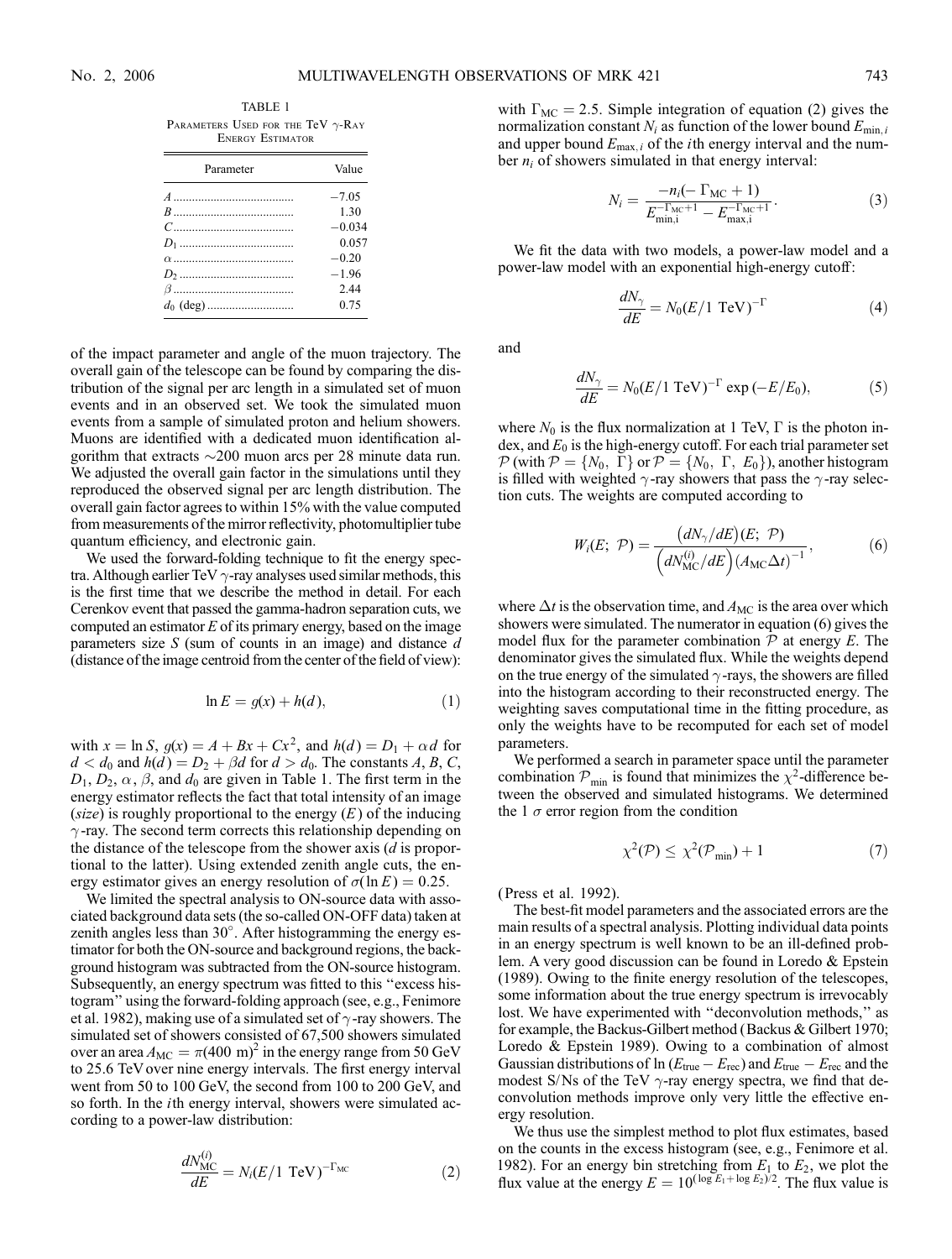

Fig. 1.—Whipple TeV spectrum of the Crab Nebula and Mrk 421. The dashed and dotted lines give the results of power-law fits for the Crab Nebula and Mrk 421, respectively.

given by scaling the best-fit model according to the observed number of excess counts:

$$
f = \frac{dN}{dE}(\mathcal{P}_{\min}) \frac{k_i}{\langle k_i \rangle}.
$$
 (8)

Here  $k_i$  is the number of excess counts in the *i*th bin of the signal histogram, and  $\langle k_i \rangle$  is the sum of weights of the simulated events in the ith bin.

Figure 1 shows the Crab spectrum from small zenith angle data  $(<30^{\circ})$  acquired between 2002 September 14 (UT) and 2003 March 24 (UT), and the time -averaged TeV  $\gamma$ -ray spectrum of Mrk 421 for the data set of the multiwavelength campaign. Both data sets are from the Whipple 10 m telescope. The power-law fit to the Crab data gives a flux normalization of  $(2.42 \pm 0.11) \times$  $10^{-11}$  photons cm<sup>-2</sup> s<sup>-1</sup> TeV<sup>-1</sup>, and a photon index of  $\Gamma = 2.5 \pm$ 0.1. The  $\chi^2$  is 5.27 for 4 degrees of freedom.

These results should be compared to previous results. The Whipple collaboration obtained a flux normalization  $N_0 = (3.25 \pm 1.00)$  $0.14 \pm 0.60$ ) ×  $10^{-11}$  photons cm<sup>-2</sup> s<sup>-1</sup>, and a spectral index  $\Gamma = 2.49 \pm 0.06 \pm 0.04$  (Hillas et al. 1998). The HEGRA collaboration published  $N_0 = (2.83 \pm 0.04 \pm 0.60) \times 10^{-11}$  photons cm<sup>-2</sup> s<sup>-1</sup>, and  $\Gamma = 2.62 \pm 0.02 \pm 0.05$  (Aharonian et al. 2004). Finally, the CAT collaboration obtained  $N_0 = (2.21 \pm 0.05 \pm 0.05)$  $(0.60) \times 10^{-11}$  photons cm<sup>-2</sup> s<sup>-1</sup>, and  $\Gamma = 2.80 \pm 0.03 \pm 0.06$ (Piron et al. 2001). The first error values are the statistical error values, and the second are the systematic error values (both errors on 1  $\sigma$  confidence level). The systematic errors on the absolute flux are about 25% and derive from the uncertainty of the energy threshold of the instruments combined with the steep spectrum of the Crab Nebula. Our result derived here lies below the previously published values of Whipple and HEGRA and above the value published by CAT. The discrepancies are comparable to the 1  $\sigma$  confidence levels. It should be noted that the Whipple results published in 1998 were taken with a significantly different hardware configuration. Furthermore, we relied here on a energy threshold calibration with muons, while Hillas et al. (1998) used the comparison between the detection rate of simulated and observed cosmic rays to calibrate the energy threshold of the telescope. Each calibration method has its own systematic uncertainty, and it is difficult to decide which one is more reliable. The discussion shows that one should consider the full systematic error when comparing the two Whipple results with each other. The three experiments quote a systematic error of  $\simeq 0.05$ on the photon index. Here our result agrees well with the previous Whipple measurements; the HEGRA spectrum is somewhat steeper and the CAT spectrum is significantly steeper. The comparison of all four results shows that systematic errors are larger than estimated. In the case of the blazar observations discussed below, the uncertainty of the absolute energy threshold are not that important, as we are mostly interested in relative flux variations. We correct our fluxes with a ''throughput factor'' derived from the cosmic-ray detection rate measured during each data run to correct for variations in the atmospheric conditions. As cosmic-ray showers are not identical to air showers, we estimate that the systematic uncertainty on diurnal fluxes is 10%, and the systematic error on diurnal photon indices is 0.1.

The power-law fit to the Mrk 421 data gives a flux normalization of  $(1.7 \pm 0.1) \times 10^{-11}$  photons cm<sup>-2</sup> s<sup>-1</sup> TeV<sup>-1</sup>, and a photon index of  $\Gamma = 2.8 \pm 0.1$ . The  $\chi^2$  is 5.06 for 4 degrees of freedom. The flux and photon index lie in the range of previous observations (Zweerink et al. 1997; Aharonian et al. 1999; Krennrich et al. 1999, 2002; Krennrich & Dwek 2003). We find that the photon statistics do not allow us to derive meaningful constraints on the high-energy cutoff  $E_0$ .

Using the best-fit parameters from the Crab spectral analysis, we can weight the Monte Carlo events by the determined spectrum and compare several simulated distributions of the image parameters with the background subtracted distributions for the Crab data (Fig. 2). The good agreement between simulated and experimental data verifies that the simulations describe the air showers and the detector response adequately.

## 4. RESULTS FROM THE MULTIWAVELENGTH CAMPAIGN

### 4.1. Overview

Figures 3 and 4 combine all the light curves measured in 2002 December and 2003 January, respectively. From top to bottom, the figures show the TeV  $\gamma$ -ray data, TeV photon indices  $\Gamma$  (where  $dN/dE \propto E^{-1}$ ), *RXTE* PCU 10 keV flux amplitudes (from the 4–15 keV spectral fits), the 4–15 keV photon indices, the RXTE ASM 2–12 keV fluxes, the optical data, and the radio data.

The TeV  $\gamma$ -ray fluxes varied between 0 and  $\sim$ 2 times that of the Crab Nebula, with slightly higher fluxes observed during the second half of the campaign. We determined TeV photon indices on a night to night basis whenever the flux was sufficiently high to warrant a spectral analysis. For epochs of low fluxes (2002 December 6 and 7 (UT ) (MJD 52,614–52,615), 2002 December 8, 9, and 10 (UT) (MJD 52,616–52,618), 2002 December 14, 15, and 16 (UT ) (MJD 52,622–52,624), and 2003 January 7 and 8 (UT) (MJD 52,646–52,647)) we combined the data of several nights to determine an energy spectrum. A  $\chi^2$  test of statistical variability was performed by fitting the entire TeV photon index data set to a constant function. The best fit to the data, with 2  $\sigma$  errors, is  $\Gamma = -2.864 \pm 0.097$ , with a  $\chi^2$  value of 46.5 for 20 degrees of freedom. The probability of obtaining this value by chance is  $2.2 \times 10^{-4}$ . Seven data points lie outside the 2  $\sigma$  confidence region.

The 4–15 keV RXTE data are shown in Figures 3 and 4. The X-ray fluxes varied between  $0.2 \times 10^{-3}$  and  $4.5 \times 10^{-3}$  counts  $\rm cm^{-2}\,s^{-1}\,keV^{-1}.$  Strong flares were observed on 2002 December 3 (MJD 52,611), 2002 December 5 (MJD 52,613), 2003 January 10 (MJD 52,649), and on 2003 January 14 (MJD 52,653). The 4–15 keV X-ray photon indices show a large range of values from  $\Gamma = 1.97$  to 2.90.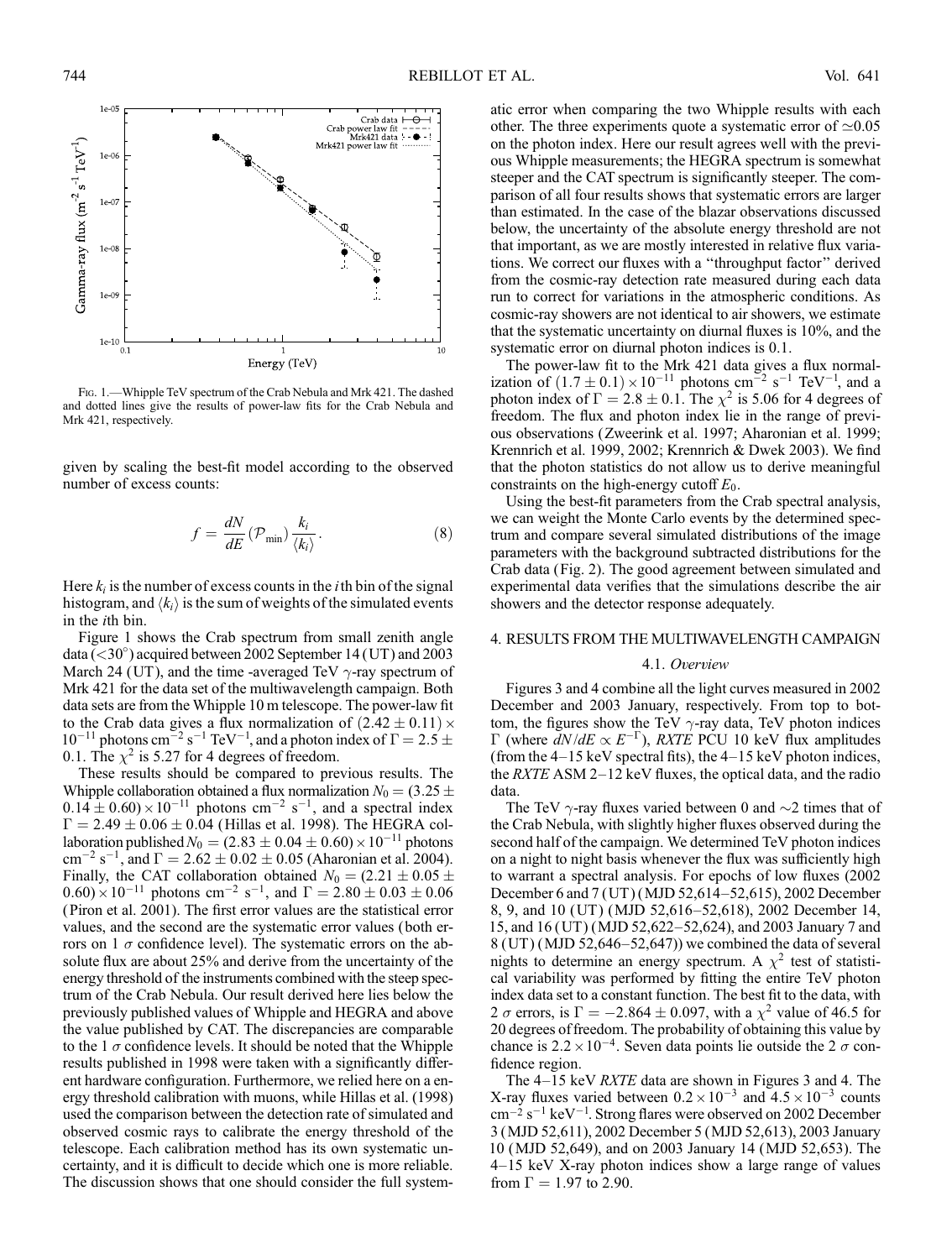

FIG. 2.—Hillas parameter distributions for Whipple 2002-2003 Crab ON/OFF data and simulated data. Histograms show simulated data, while data points show Crab data.

The values of  $\Gamma \geq 2$  indicate that the presumed synchrotron SED peaked at and below the 4–15 keVenergy range covered by observations. In two cases, the X-ray index varies very rapidly: on MJD 52,619 it changes by  $\Delta \Gamma = 0.22$  within 1.4 hr, and on MJD 52,650 it changes by  $\Delta \Gamma = 0.14$  within 1.6 hr.

Over the duration of the campaign, the 4–15 keV photon index changed by  $\Delta\Gamma \approx 1$ . Synchrotron cooling of a powerlaw distribution of electrons produces a spectral break equal

to or smaller than  $\Delta\Gamma = 0.5$  if the high-energy cutoff of the electron spectrum is outside the range sampled by the observations. If the power-law index of the accelerated particles does not change with time, the detection of spectral variations with  $\Delta \Gamma > 0.5$  thus implies that the 4–15 keV fluxes are influenced by the high-energy cutoff of the relativistic electron population. Alternatively, flares might be associated with changes of several parameters constraining the emitting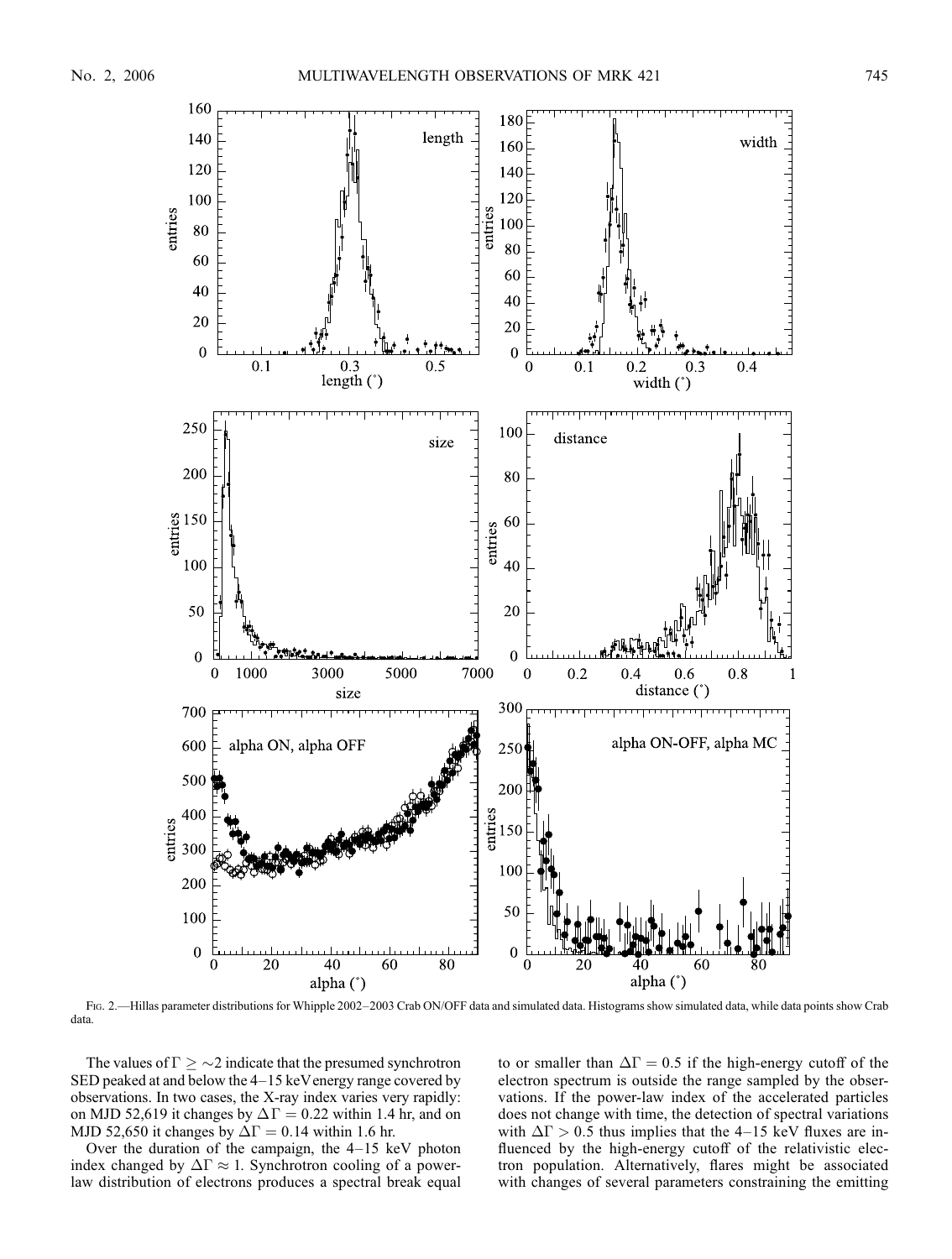

Fig. 3.—Multiwavelength data from 2002 December. The  $\gamma$ -ray data points show per-night averages, in crab units. Starred data points signify data taken from the HEGRA CT1 telescope, while crosses denote Whipple 10 m data. The error bars on the RXTE PCA data are not shown as they are smaller than the symbol size, and have units of  $10^{-10}$  ergs cm<sup>-2</sup> s<sup>-1</sup> at 10 keV. The circled X-ray and  $\gamma$ -ray data points overlapped or were taken less than 5 minutes apart. The TeV  $\gamma$ -ray and RXTE photon indices show  $\Gamma$ , where  $dN/dE \propto E^{-\Gamma}$ . The ASM data are given in mcrab. In the optical band, open circles show the WIYN V-band data, crosses show the Boltwood R-band data, and crosses denotes La Palma R-band data. All of the optical data are in relative magnitude units. The open (filled) circles in the radio band show measurements that overlapped or were taken within 5 minutes of a TeV  $\gamma$ -ray observation (X-ray and TeV  $\gamma$ -ray observation). The radio data are given in janskys.

plasma, as for example the jet magnetic field or the jet beaming angle.

The RXTE PCU and ASM fluxes seem to trace each other, although the sparse sampling of the PCU data and the large statistical error bars of the ASM data do not allow us to draw definitive conclusions. The optical and radio data show substantial variability by about  $\pm 50\%$  of the mean flux, but no detailed correlation is present. This is not a surprise since for the optical data one expects sizeable contributions from the galaxy light and perhaps thermal emission from the accretion disk in addition to optical synchrotron. Furthermore, one expects longer variability timescales for the lower energy synchrotron radiation, since the lower energy electrons that produce this radiation cool more slowly.



Fig. 4.—Same as Fig. 3, but for the data from 2003 January.

## 4.2. The X-Ray/TeV  $\gamma$ -Ray Flux Correlation

We studied the X-ray and TeV  $\gamma$ -ray flux correlation with the help of the discrete correlation function (DCF ) of Edelson et al. (1988). The DCF gives the linear correlation coefficient for the two light curves as a function of a time lag between them. The DCF is the standard tool used in the case of sparsely sampled data and gives fewer spurious results than a traditional correlation function analysis that interpolates between light-curve data points. We determined the statistical significance of the correlation coefficients with the help of a set of simulated  $\gamma$ -ray light curves, computing for each simulated light curve the DCF with the observed X-ray data (J. H. Buckley et al. 2006, in preparation). These light curves are generated by a superposition of triangular shots, with all shots having the same amplitude and the same rise and fall time.

Figure 5 gives the DCF for the X-ray and TeV  $\gamma$ -ray data sets. For a time lag of 0 days, we find a DCF value of  $0.58 \pm 0.12$ . The simulated data sets show that the correlation is significant. For uncorrelated light curves consisting of triangular shots with the same structure function, we calculate that the chance probability to get a larger DCF value at a time lag of zero days is 3.12%. Figure 6 shows the X-ray/TeV  $\gamma$ -ray flux correlation for all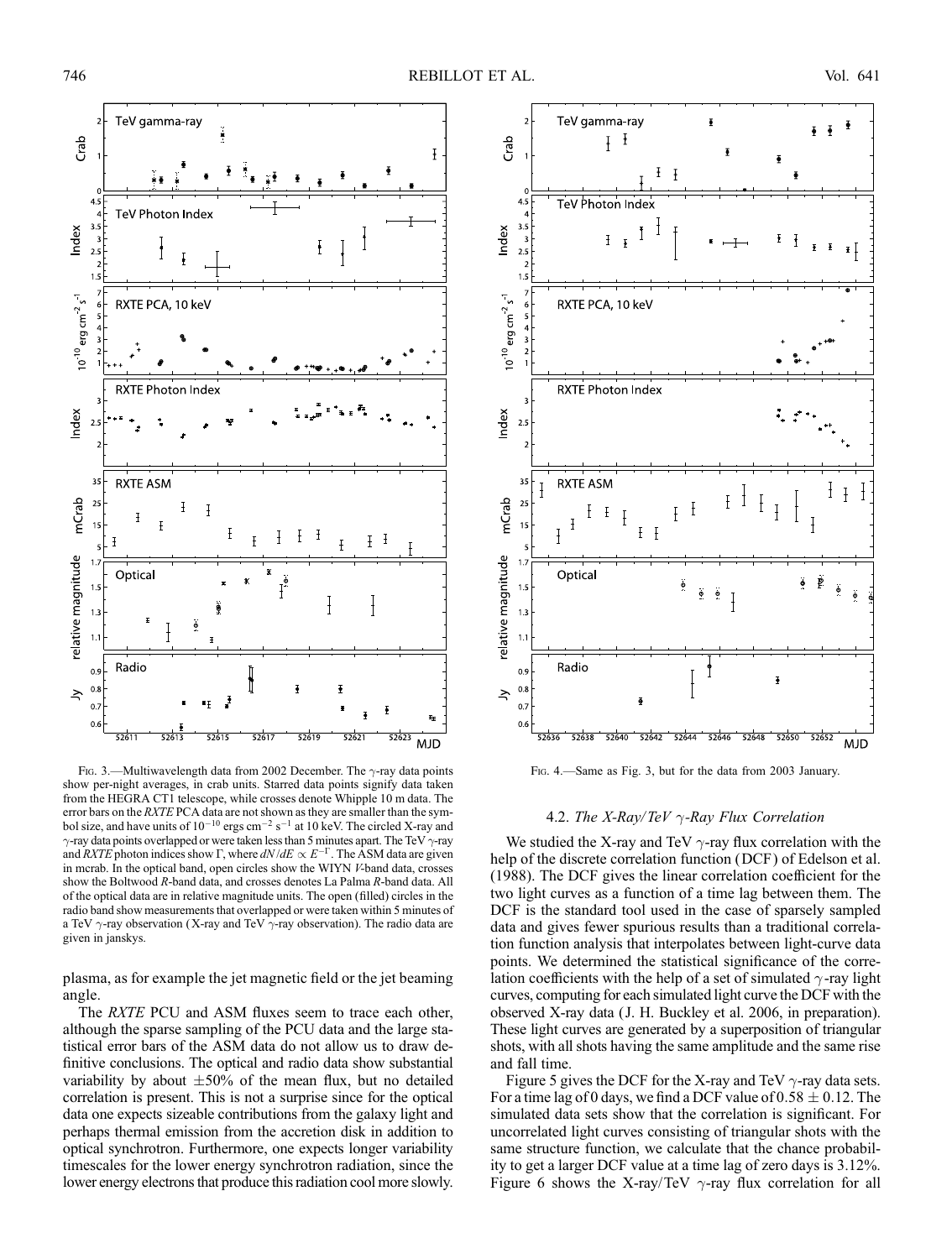

Fig. 5.—Discrete correlation function of the complete X-ray and  $\gamma$ -ray data set. A positive time lag means the  $\gamma$ -ray flux precedes the X-ray flux.

overlapping observations. The measurements entering this figure are shown by the circled data points in Figures 3 and 4. Each of these overlapping observations are simultaneous to within 5 minutes. The correlation shows substantial scatter, with similar X-ray (TeV ) fluxes sometimes corresponding to TeV  $(X-ray)$  fluxes that differ by more than a factor of 2 from each other. The scatter may be an inherent property of the emission mechanism. Alternatively, it may be caused by a short time lag between the flares in the two bands, not resolved by the sparse sampling during the campaign.

#### 4.3. Evolution of the X-Ray Photon Indices

Figure 7 shows the correlation between the 10 keV fluxes and the 4–15 keV photon indices. A correlation can clearly be recognized in the sense that higher fluxes are accompanied by harder energy spectra. A similar correlation (harder energy spectra for higher fluxes) has been reported for other BL Lac–type objects, e.g., Mrk 501 (Kataoka et al. 1999; Krawczynski et al. 2000), 1ES 1959+650 (Krawczynski et al. 2002), H 1426+428 (Falcone et al. 2004), and PKS 2155-304 (Kataoka et al. 2000).

We further scrutinized the temporal evolution of the photon indices with so-called X-ray hysteresis curves (Takahashi et al. 1996; Kirk & Mastichiadis 1999), plotting the X-ray photon index as a function of X-ray flux, and indicating the temporal sequence of the measurement throughout the evolution of individual



Fig. 6.—Plot of the TeV  $\gamma$ -ray vs. X-ray flux correlation for measurements for all overlapping data sets.



FIG. 7.—Correlation of the 10 keV X-ray flux and the 3-14 keV photon index ( both use RXTE PCA data).

flares. In the simplest model whereby flares are formed by shortlived shocks (e.g., internal shocks from colliding blobs), one expects the temporal evolution to be dictated by the interplay of the acceleration, cooling, and confinement times. For the Fermi mechanism, the particle energies reached depend on the allowed acceleration time. Thus, during the beginning of flares, the X-ray and  $\gamma$ -ray energy spectra are expected to harden. Once synchrotron cooling starts to dominate the particle energy spectra, the emitted photon energy spectra are expected to soften. We studied two X-ray flares, one occurring at the beginning of the campaign (MJD 52,612–52,615), and the other at the end (MJD 52,651– 52,653). The first flare is shown in Figure 8. This flare coincided with an increase of the TeV  $\gamma$ -ray flux by a factor of 2.4 from MJD 52,612 to 52,613. The X-ray spectrum hardens during the rising phase of the flare and softens during the decaying phase. Furthermore, the X-ray spectrum is softer during the falling phase than during the rising phase. The ''clockwise'' evolution in the  $\Gamma_X$ - $F_X$  plane is consistent with the expectations from stochastic Fermi acceleration and synchrotron cooling as described above. The data of the second flare are shown in Figure 9. The TeV  $\gamma$ -ray flux increased from MJD 52,650 to 52,651 by a factor of 3.8 and remained roughly constant during the following two nights of observations. While the X-ray flux increased from MJD 52,652 to 52,653 by a factor of  $\sim$ 2.5, the TeV flux measured at the same time as the X-ray fluxes did not increase substantially. The general trend is that the spectrum hardens as the flux increases, although at MJD 52,652.25, the spectrum softens temporarily while the flux is still increasing. Unfortunately, our observations did not cover the decaying phase of the flare.

#### 5. DISCUSSION

The multiwavelength campaign showed Mrk 421 in a level of intermediate activity. During the observational campaign, Mrk 421 showed significant flux variability in the radio, optical, X-ray, and  $\gamma$ -ray bands and significant spectral variability at X-rays and TeV  $\gamma$ -rays. While we measured an average TeV  $\gamma$ -ray photon index of  $\Gamma = 2.8$ , the observations revealed evidence for spectral variability on a timescale of days. In particular, the data suggest very soft energy spectra with  $\Gamma \approx 4$  during the first half of the observation campaign. One of the most interesting results from this campaign is that the X-ray and TeV  $\gamma$ -ray fluxes are correlated on the  $\sim$ 97% confidence level, but we find widely different TeV  $\gamma$ -ray fluxes for a single X-ray flux and vice versa.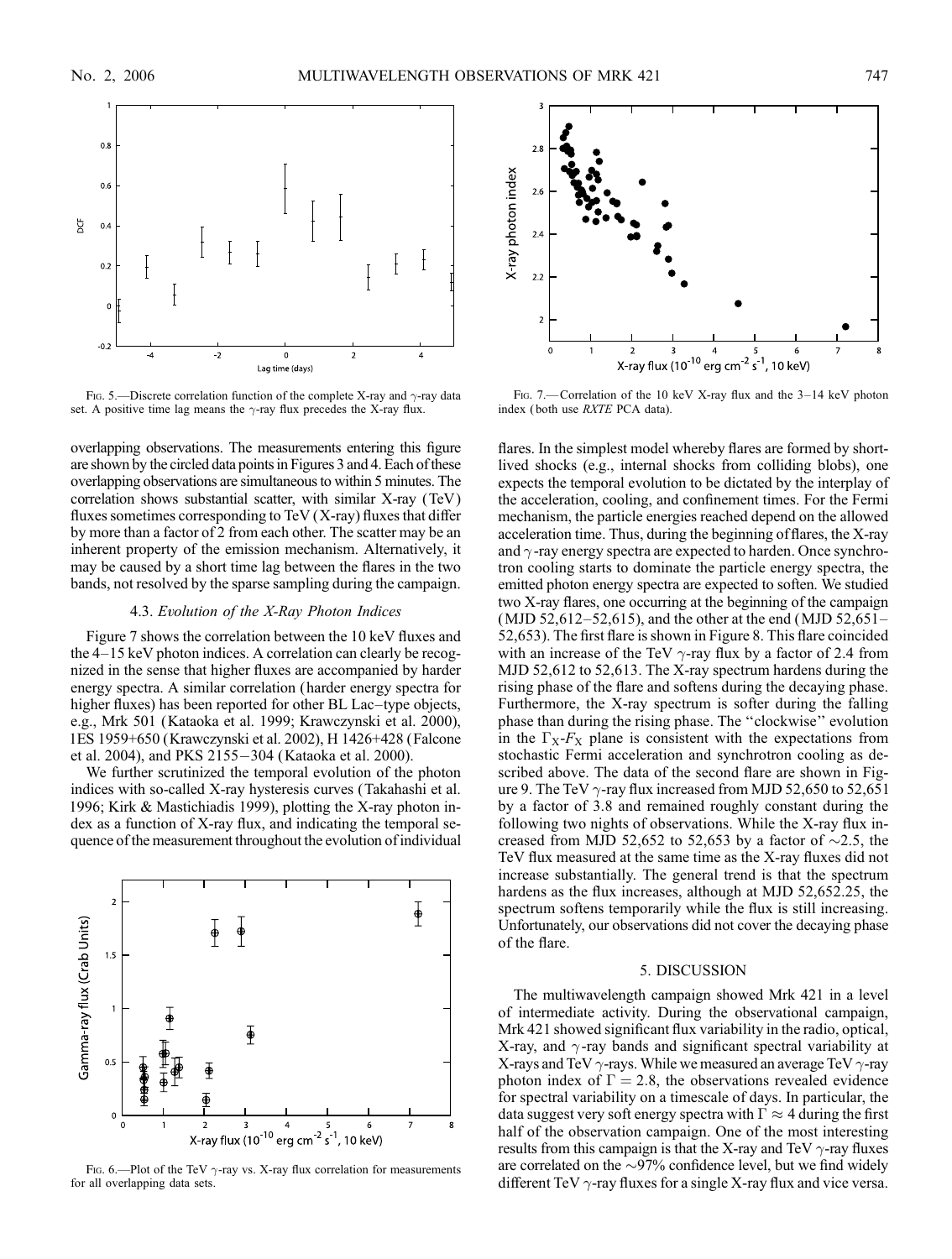

FIG. 8.—X-ray power-law photon index vs. X-ray flux for the MJD 52,612-52,615 X-ray flare.



Fig. 9.—X-ray power-law photon index vs. X-ray flux for the MJD 52,651-52,653 X-ray flare.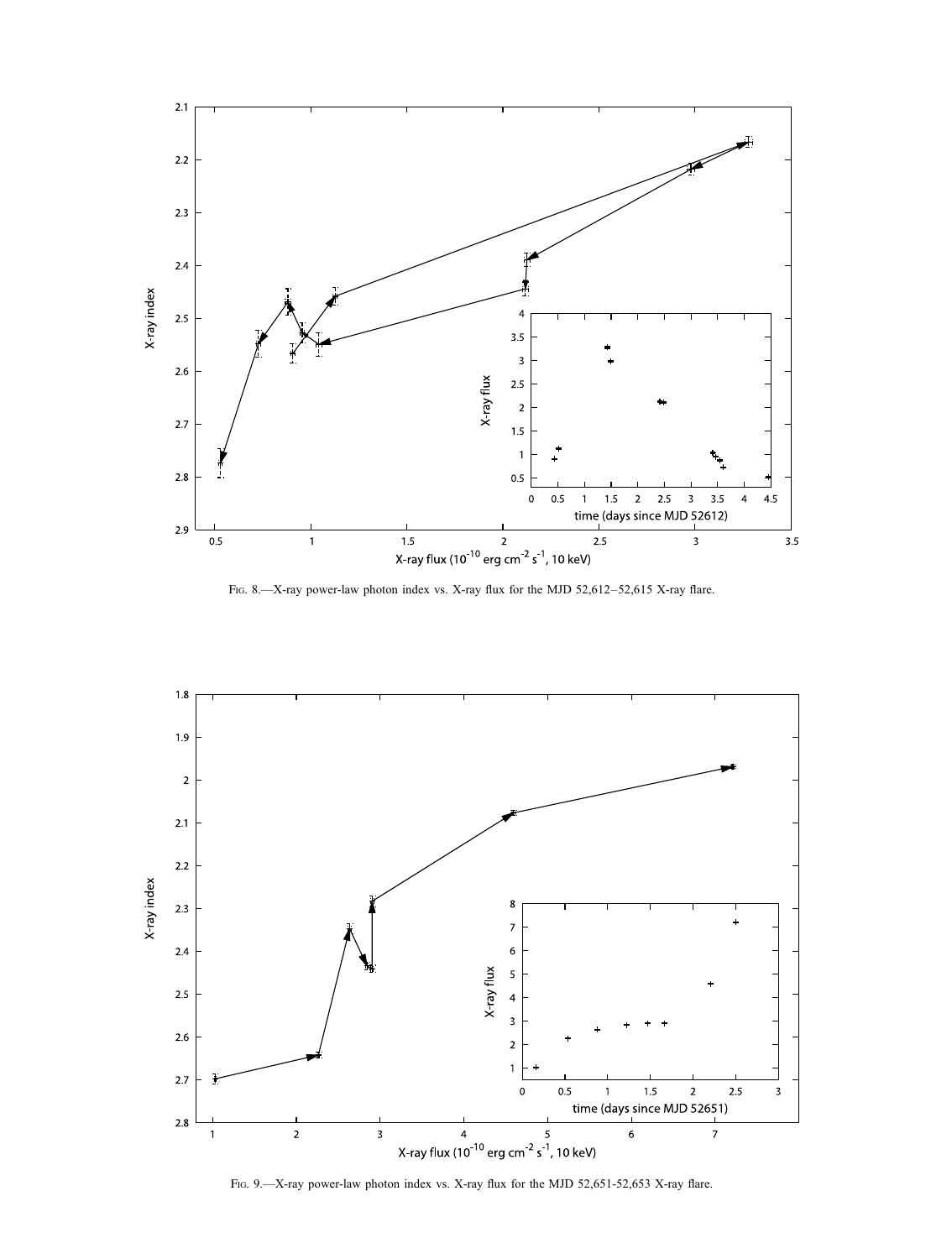The most extreme example is the ''orphan X-ray flare,'' seen on 2003 January 13 (MJD 52,653). The loose X-ray/TeV correlation may suggest that the model parameters (e.g., the volume of the emission zone) change with time or that the commonly made assumption of an SSC emission zone is an oversimplification. Our previous observations of Mrk 421 had already shown a rather loose X-Ray/TeV  $\gamma$ -ray correlation (Blazejowski et al. 2005) and the same applied for 1ES 1959+650 (Krawczynski et al. 2004). In the case of Mrk 501, a rather tight correlation has been reported (Krawczynski et al. 2000, 2002).

The analysis of the correlation between the X-ray flux and photon index during a flare indicated a clockwise hysteresis. For Mrk 421, Takahashi et al. (1996) also reported clockwise evolution. However, Takahashi et al. (2000) reported evidence for both, clockwise evolution during some flares and counterclockwise evolution during other flares. If the SSC model indeed applies, these results may imply that the characteristic timescales of the most important processes (acceleration time, radiative cooling time, escape time) change from flare to flare and thus yield the different observed hysteresis behaviors. Recently, Sokolov et al. (2004) emphasized that the geometry of the emitting region and its orientation relative to the line of sight influences the observed flux and spectral evolution and might thus further complicate the interpretation of the results.

The X-ray and TeV  $\gamma$ -ray emission from Mrk 421 data have been modeled with SSC codes by many groups (see, e.g., Inoue & Takahara 1996; Bednarek 1997; Bednarek & Protheroe 1999; Böttcher et al. 1997; Mastichiadis & Kirk 1997; Tanahita et al. 2001; Krawczynski et al. 2001; Konopelko et al. 2003; Kino et al. 2002; Blazejowski et al. 2005). A crucial model parameter is the jet Doppler factor  $\delta_j$ . The published models with Doppler factors  $\delta_j$  of 20 or lower generally predict TeV energy spectra that are softer than the observed ones, especially if a correction for extragalactic absorption would be applied that steepens the energy spectra considerably. Models with Doppler factors  $\delta_j$  on the order of 50 give satisfactory model fits to both the X-ray (synchrotron) and the TeV (inverse Compton) emission (see the selfconsistent modeling of Krawczynski et al. [2001] and Konopelko et al. [2003] and the discussions by Tavecchio [2006] and Piner & Edwards [2005]). Piner & Edwards (2005) observed the Mrk 421 parsec-scale radio jet with the Very Large Baseline Array (VLBA). Remarkably, they find apparent pattern speeds of only  $\sim 0.1c$ . As discussed by the authors, the highly relativistic motion inferred from TeV observations can be reconciled with the modestly relativistic flow calculated from VLBA observations by postulating that the jet slows down between the subparsec (TeV ) and parsec (VLBA) regimes.

It may be possible to describe the multiwavelength data with a SSC model and lower Doppler factors by invoking additional seed photons. Two new model variants that combine ingredients of SSC and external Compton models have been proposed by Georganopoulos & Kazanas (2003) and by Ghisellini et al. (2005). While the first authors assume that downstream emission regions provide seed photons, the second authors speculate that the jet is composed of a fast spine with a slow-moving envelope. In this model, the fast spine emits the X-ray and  $\gamma$ -ray radiation. Modeling of the data with these two inhomogeneous models is outside the scope of this paper.

In this discussion we do not want to embark on comprehensive modeling of the data from the entire campaign. Our main aim is to draw the attention of the reader to a single remarkable fact: while it is difficult to model the data with Doppler factors on the order of 20 and lower, much higher Doppler factors cannot be excluded right away. Figure 10 shows two SSC models based on



Fig. 10.—Mrk 421 SEDs measured during the campaign. The data points show the radio to  $\gamma$ -ray data. The radio and optical spectra show the average fluxes observed during the campaign. At X-rays we show three spectra, one from the RXTE pointing with the highest flux observed during the campaign, one from the pointing with the lowest flux, and one spectrum at intermediate flux levels. The intermediate X-ray spectrum and the gamma-ray spectrum were determined using for both only the data taken during nights with simultaneous X-ray and gamma-ray observations. The solid curved lines show, for comparison, a low-flux and a high-flux energy spectrum measured with BeppoSAX (Beppo Satellite per Astronomia  $X$ ) during the 1998 flaring period (Fossati et al. 2000). The long dashed lines show the results from a simple SSC model with  $\delta = 1000$ , while the short dashed lines show the results with  $\delta = 50$ .

the simple snapshot code of Krawczynski et al. (2004). The code assumes a single spherical emission volume of radius R relativistically approaching the observer with a jet Doppler factor  $\delta_j$ . The emission volume is homogeneously filled with a tangled magnetic field of strength B and a nonthermal electron population. The electron energy spectrum follows  $dN/d\gamma \propto \gamma^{-p}$  with  $p = 2$ for electron Lorentz factor  $\gamma$  between  $\gamma_{\min}$  and  $\gamma_b$  and  $p = 3$ for Lorentz factors between  $\gamma_b$  and  $\gamma_{\text{max}}$ . The code models extragalactic absorption owing to the  $\gamma_{\text{TeV}} + \gamma_{\text{CIB}} \rightarrow e^+e^-$  pairproduction processes of TeV photons on photons from the cosmic infrared background (CIB) using the CIB model of Kneiske et al. (2002).

We discuss two models. We show the first model for illustrative purposes only. It uses the ''conventional'' model parameters ( $\delta_j$  = 50) derived from the time-dependent self-consistent analysis of a different but similar data set (Krawczynski et al. 2001). The second model uses a very high Doppler factor ( $\delta_j =$ 1000). All the model parameters are given in Table 2. For both models, we assured that the model parameters were chosen selfconsistently. Causality arguments require that the radius  *sat*isfies  $R < \delta_j c \Delta T_{obs} = 2.7 \times 10^{15}$  cm for  $\delta_j = 50$  and  $R < 5.4 \times 10^{15}$  $10^{16}$  cm for  $\delta_j = 1000$  for a flux variability timescale of  $\Delta T_{obs} =$ 30 min. Note that the flux variability timescale sets a lower limit on  *but no upper limit, if the flux variability timescale is not* dominated by light travel time effects but by other effects (e.g., by the stability of a strong shock front). We checked that the SED (1) fits the X-ray and TeV  $\gamma$ -ray data and (2) is consistent with the expected spectral shape owing to radiative cooling. In the first model, the latter self-consistency is assured by our previous self-consistent time-dependent modeling. In the second model, we construct an electron spectrum based on the general results for electrons suffering synchrotron and inverse Compton losses (Syrovatskii 1959; Kardashev 1962; Ginzburg & Syrovatskii 1964; Pacholczyk 1970; Inoue & Takahara 1996). We assume that the electron energy spectrum breaks at  $\gamma_b = 1.8 \times 10^3$ . The laboratory-frame synchrotron cooling time for electrons at the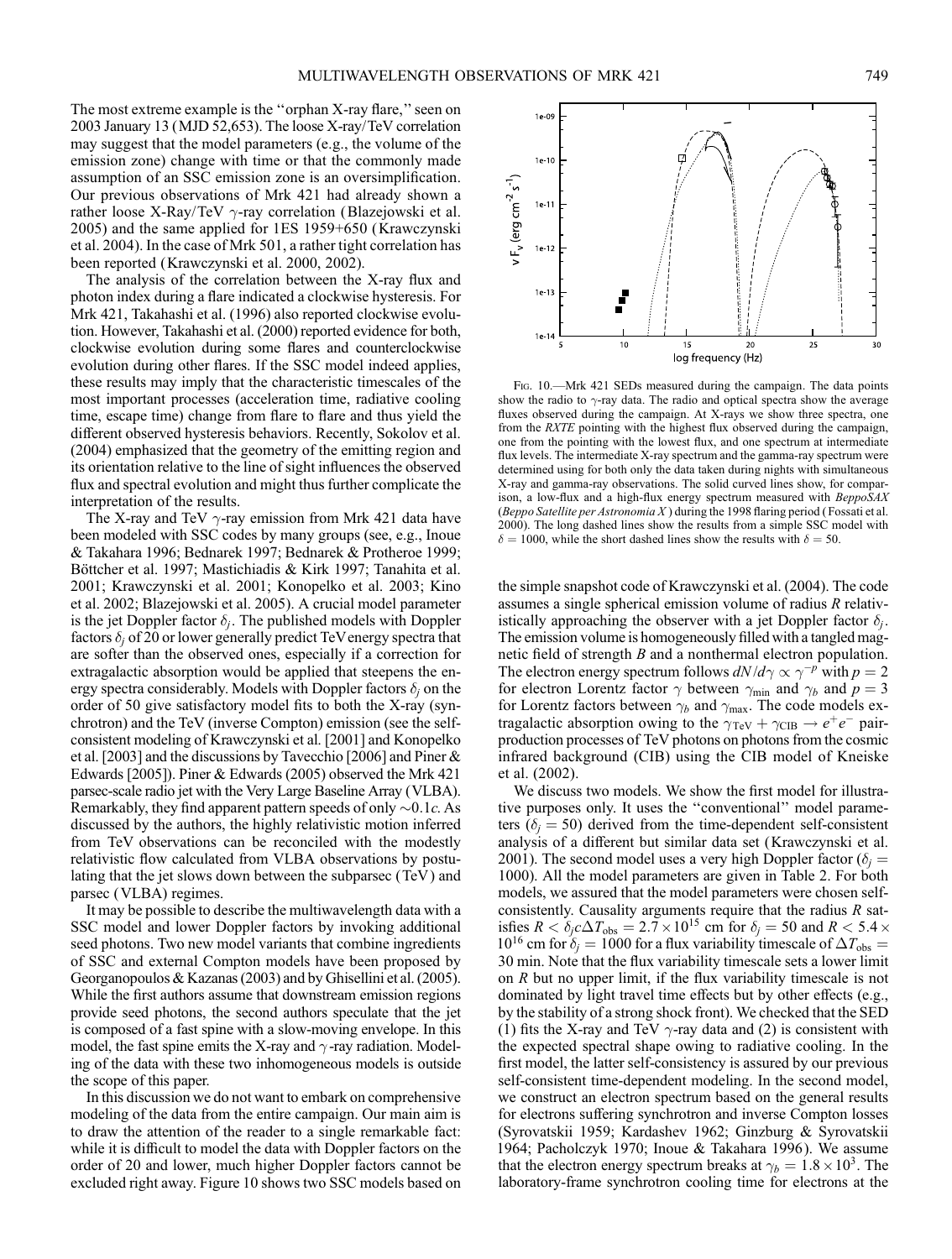| TABLE 2                                            |  |  |  |  |  |  |  |
|----------------------------------------------------|--|--|--|--|--|--|--|
| PARAMETERS FOR TWO SYNCHROTRON SELF-COMPTON MODELS |  |  |  |  |  |  |  |

| D<br>(G) | ĸ<br>(m)              | $log \gamma_{min}$ | $log \gamma_{max}$ | $\log \gamma_b$ | $U_B$                 | $U_{\text{part}}$  | $(U_{\mathrm{part}}/U_B)$ | $L_k$ |
|----------|-----------------------|--------------------|--------------------|-----------------|-----------------------|--------------------|---------------------------|-------|
| 0.2      | $1.05 \times 10^{13}$ | 3.3                | 5.3                | 4.8             | $1.92 \times 10^{-3}$ | $8 \times 10^{-2}$ | 41.5                      | 2.12  |
| 0.5      | $1.7 \times 10^{10}$  | 2.8                | 4.4                | 3.26            | $9.95 \times 10^{-3}$ | 400                | $4.02 \times 10^{4}$      | 10.9  |

Note.—Here  $\delta$  is the relativistic Doppler factor, B is the magnetic field in gauss, R is the size of the emission region in meters,  $\gamma_{\text{min}}$ ,  $\gamma_{\text{max}}$ , and  $\gamma_b$  are the starting, ending, and break Lorentz factors for the primary electron energy spectrum,  $U_B$  and  $U_{part}$  are energy densities in units of ergs cm<sup>-3</sup>, and  $L_k$  is the minimum kinetic luminosity (defined in  $\S 5$ ) in units of  $10^{43}$  ergs s<sup>-1</sup>.

break is  $t_s = [(4/3)\sigma_T c \delta_j (B^2/8\pi m_e c^2)\gamma_b]^{-1} \approx 28$  minutes  $(\sigma_T)$ is the Thomson cross section and  $m_e$  is the electron mass). An electron spectrum like the one used here could result from the radiative cooling of a  $p = 2$  electron energy spectrum that extends from  $\gamma_{min}$  to  $\gamma_{max}$ , resulting in a spectrum with  $p = 2$  and 3 below and above  $\gamma_b$ , respectively.

As shown in Figure 10, both models fail to predict the observed radio fluxes as a consequence of synchrotron selfabsorption. We would like to emphasize that we do not regard the discrepancy as a shortcoming of the model. Electrons producing the radio emission cool on much longer timescales, and the radio emission will be dominated by an accumulation of downstream plasma that stopped contributing to the X-ray and TeVemission a long time ago. We could model the radio emission with another emission component (see, e.g., Blazejowski et al. 2005). However, doing so is arbitrary: for a small number of data points we would add an additional model component with many free model parameters.

In Table 2 we list for both models the magnetic field energy density  $u_B$ , the energy density in electrons  $u_e$ , the ratio  $r = u_e/u_B$ , and the kinetic luminosity  $L_k = \pi R^2 c \Gamma^2 (u_e + u_B)$  for  $\Gamma = \delta_j$ (Begelman et al. 1994). The model with a low Doppler factor is closer to equipartition between magnetic field and particles. The kinetic luminosity is similar for the two models, with a high radiative efficiency of the low- $\delta_j$  model making up for the stronger boosting of the high- $\delta_j$  model.

If taken seriously, the model with  $\delta_j = 1000$  would imply that the X-ray and TeV  $\gamma$ -ray emission is produced by an ultrarelativistic particle dominated wind, very close to the supermassive black hole. The fact that seven blazars have been detected at TeV energies seems to argue against extremely relativistic outflows with bulk Lorentz factors  $\Gamma$  on the order of 1000, as isotropic emission would be beamed into an opening angle of  $\Gamma^{-1}$  and would make the observation of the emission unlikely. However, the argument only applies if the jet opening angle is equal or smaller than  $\Gamma^{-1}$ . Having a larger jet opening angle would require a higher total jet luminosity, as some jet segments would not contribute to the observed emission. However, the jet luminosities listed in the table are several orders of magnitude below the Eddington luminosity of a  $\sim 10^{8.4}$   $M_{\odot}$  black hole that is suspected to be at the core of Mrk 421 (Barth et al. 2003; Falomo et al. 2002).

We acknowledge an anonymous referee for helpful comments. We acknowledge the technical assistance of E. Roache and J. Melnick. This research is supported by grants from the US Department of Energy, the National Science Foundation, the Smithsonian Institution, by NSERC in Canada, by Science Foundation Ireland, and by PPARC in the UK. H. K. acknowledges support by NASA under grant NAG5-12974.

# **REFERENCES**

- Aharonian, F. A. 2000, NewA, 5, 377
- ———. 2004, Very High Energy Cosmic Gamma Radiation: A Crucial Window on the Extreme Universe (Singapore: World Scientific)
- Aharonian, F. A., et al. 1999, A&A, 350, 757
- ———. 2004, ApJ, 614, 897
- $-$ . 2005, A&A, 436, L17
- Allen, C. W. 1973, Astrophysical Quantities ( New York: Athlone)
- Aller, H. D., Aller, M. F., Latimer, G. E., & Hodge, P. E. 1985, ApJS, 59, 513
- Baars, J. W. M., Genzel, R., Pauliny-Toth, I. I. K., & Witzel, A. 1977, A&A, 61, 99
- Backus, G., & Gilbert, F. 1970, Philos. Trans. R. Soc. London, A, 266, 123
- Barth, A. J., Ho, L. C., & Sargent, W. L. W. 2003, ApJ, 583, 134
- Bednarek, W. 1997, MNRAS, 285, 69
- Bednarek, W., & Protheroe, R. J. 1999, MNRAS, 310, 577
- Begelman, M. C., Rees, M. J., & Sikora, M. 1994, ApJ, 429, L57
- Blazejowski, M., et al. 2005, ApJ, 630, 130
- Böttcher, M., Mause, H., Schlickeiser, R. 1997, A&A, 324, 395
- Buckley, J. H., et al. 1996, ApJ, 472, L9
- ———. 2002, preprint (astro-ph/0201160)
- Coppi, P. S. 1999, in Relativistic Jets in AGNs, ed. M. Ostrowski et al.

( Krakow: Jagellonian Univ. Press), 333

- de la Calle Perez, I., et al. 2003, ApJ, 599, 909
- Dickey, J. M., & Lockman, F. J. 1990, ARA&A, 28, 215
- Djannati-Atai, A., et al. 1999, A&A, 350, 17
- Edelson, R. A., et al. 1988, ApJ, 333, 646
- Falcone, A. D., Cui, W., & Finley, J. P. 2004, ApJ, 601, 165
- Falomo, R., Kotilainen, J. K., & Treves, A. 2002, ApJ, 569, L35
- Fenimore, E. E., Laros, J. G., Klebsadel, R. W., Stockdale, R. E, Kane, S. R. 1982, in AIP Conf. Ser. 77, Gamma-Ray Transients and Related Astrophysical Phenomena, ed. R. E. Lingenfelter, H. S. Hudson, & D. M. Worral (New York: AIP), 201
- Finley, J. P., et al. 2001, in Proc. 27th Int. Cosmic Ray Conf. ( Hamburg), 2827 Fossati, G., et al. 2000, ApJ, 541, 153
- Georganopoulos, M., & Kazanas, D. 2003, ApJ, 594, L27
- Ghisellini, G., Tavecchio, F., & Chiaberge, M. 2005, A&A, 432, 401
- Ginzburg, V. L., & Syrovatskii, S. I. 1964, Origin of Cosmic Rays ( London: Pergamon)
- Hartman, R. C., et al. 1992, ApJ, 385, L1
- ———. 1999, ApJS, 123, 79
- Hillas, A. M. 1985, in Proc. 19th Int. Cosmic Ray Conf. ( London), 231
- Hillas, A. M., et al. 1998, ApJ, 503, 744
- Horan, D., & Weekes, T. C. 2004, NewA Rev., 48, 527
- Inoue, S., & Takahara, F. 1996, ApJ, 463, 555
- Kardashev, N. S. 1962, Soviet Astron., 6, 317
- Kataoka, J., Takahashi, T., Makino, F., Inoue, S., Madejski, G. M., Tashiro, M., Urry, C. M., & Kubo, H. 2000, ApJ, 528, 243
- Kataoka, J., et al. 1999, ApJ, 514, 138
- Kertzman, M. P., & Sembroski, G. H. 1994, Nucl. Instrum. Methods Phys. Res. A, 343, 629
- Kino, M., Takahara, F., & Kusunose, M. 2002, ApJ, 564, 97
- Kirk, J. G., & Mastichiadis, A. 1999, Astropart. Phys., 11, 45
- Kneiske, T. M., Mannheim, K., Hartmann, D. H. 2002, A&A, 386, 1
- Konopelko, A., Mastichiadis, A., Kirk, J., De Jager, O. C., & Stecker, F. W. 2003, ApJ, 597, 851
- Kosack, K., et al. 2004, ApJ, 608, L97